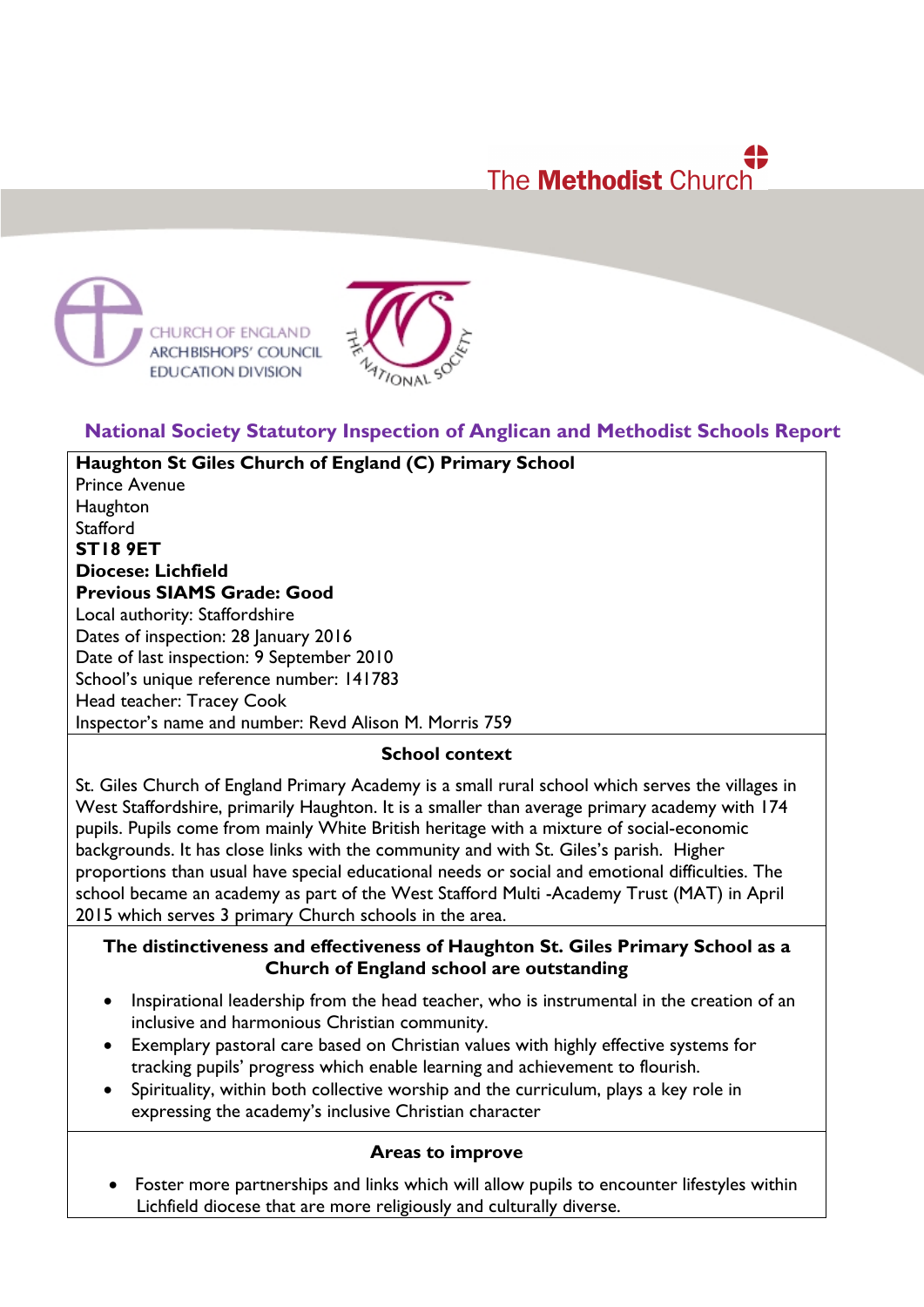- Build upon already existing imagery with even more creative Christian symbolism and artefacts to highlight areas for specific spiritual reflection within the inside and outside school environment.
- Consolidate and continue to strengthen the governance procedures between the federated schools to ensure that foundation governors offer continuity, challenge, and support and share best practice.

#### **The school, through its distinctive Christian character, is outstanding at meeting the needs of all learners**

The Christian character and ethos in the school is immediately apparent and underpins all aspects of the school's life. A clear and explicit Christian approach to teaching and learning has a direct and life changing impact on all pupils and particularly those with deep-seated needs. Effective intervention programmes enriched by creative experiences ensure disadvantaged pupils' attainment is higher than that of similar pupils nationally. Pupils are equally valued as unique individuals who benefit from an exceptionally caring, loving, and supportive environment. Pastoral support is exceptional. This is matched by excellent systems for tracking pupils' progress so that all have the best chance of success. The 'School Families' system, with vertically organised groups, reflects the nature of family and church life and leads to a high level of acceptance that bridges age groups. Personal development and well-being is a whole-school priority. This embraces diversity, promotes respect and encourages a cohesive community which is committed to removing barriers to learning. Excellent attention is given to spiritual moral, social and cultural development, the latter being promoted in religious education (RE) as well as embedded in the school ethos. Spirituality is substantial because the school's Christian character adds an extra dimension to curriculum planning. Harmonious staff relationships are a strength of the school and staff are excellent Christian role models. Christian values such as forgiveness and restorative justice are central to the management of behaviour and attendance. This ensures positive behaviour, and high expectations. This is a well-disciplined school with an effective culture of praise and reward. In spite of the number of challenging pupils, exclusion, absence and punctuality rates remain excellent. Pupils have exemplary attitudes to learning and are keen to attend school*.* Good pupil progress is made and pupils achieve very well, most reaching good standards of attainment in academic work. They understand what it means to be a pupil at a church school and make the link to Christian teaching in the bible. One pupil said, '*God has given us Jesus so we can talk to him in worship.'* Pupils are happy, have a good sense of self-belief, self-worth. They narrate the Christian story well. The school's fully inclusive approach is much valued by all parents. Pupils participate in the mission of the wider community and worldwide church through fundraising, such as Sport Relief. Self-awareness, understanding and knowledge of other faiths and cultures is enhanced and fostered through the RE curriculum. Belief matters in this school, so teaching and learning in RE are of the highest quality. Focussed displays using Biblical texts in the hall, RE and prayer areas in classrooms, plus artefacts in the foyer, visually express the school's Christian distinctiveness and encourage spiritual awareness. School council members speak of their responsibilities and their contribution to looking after God's world. The school's learning environment is calm and purposeful, promoting an excellent learning climate for all pupils to achieve to their potential.

## **The impact of collective worship on the school community is outstanding**

Worship evokes a sense of gathering of the school community with a strong focus on Jesus, the Trinity, biblical material and Christian teaching. Pupils enjoy worship and are receptive, keen and affirmed throughout. They readily engage in prayer and reflection and sing enthusiastically fostering a distinctive spiritual atmosphere. Daily worship in various forms is inclusive, spiritual, affirming and accessible. This makes a substantial impact and contribution to the life of the school. Addressing a focus for development from the last inspection, a system has been established for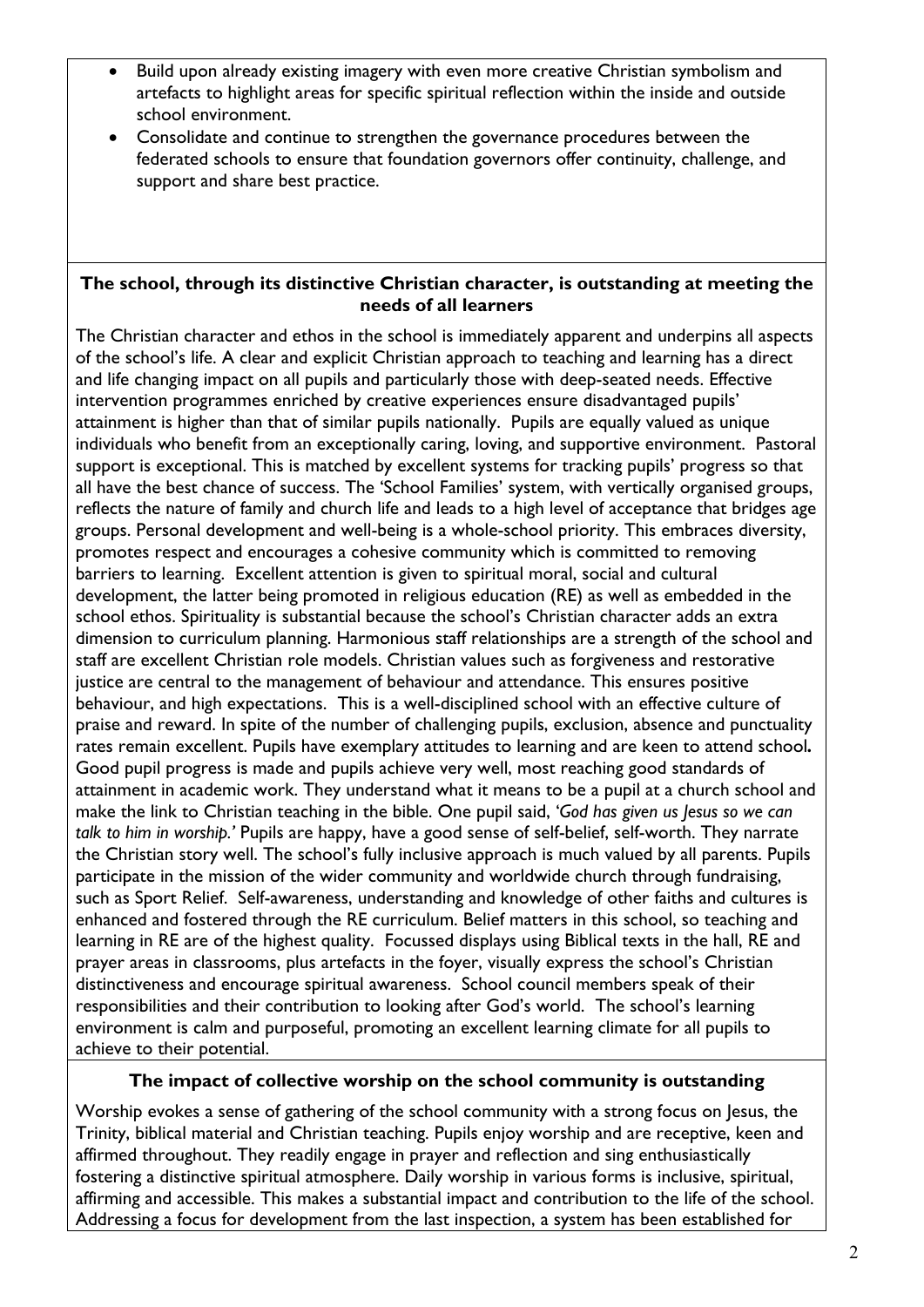the head teacher, foundation governors and pupils to work together to establish a framework for the cycle of collective worship themes. Worship is now systematically well planned and is presented using a 'Messy Church' approach, rooted in Christian beliefs, teachings and values for life. Pupils are very keen and look forward to leading Christian worship. One pupil said, '*It's good that we worship every day because I don't get to church at the weekend so it's my* chance *to pray*.' Attitudes to worship are very good. The thematic approach linked to personal, social and health education is also crafted to cater for an inclusive school community and relates to the pupils' own experiences and meets their needs. This fresh approach encompasses some Anglican traditions and practice such as 'Sharing the Peace', and a 'Closing Benediction' which are facilitated by staff to ensure everyone is fully involved. Worship through its spiritual and moral messages, influences pupils' actions and behaviour, creating an excellent learning environment to reflect on their own actions and their impact upon people around them. The 'Peace Garden', which was demolished during building works, will be reinstated to foster spiritual opportunities. Prayer and reflection are integral to daily life and spiritual development. Lit candles and visual images encourage awe and wonder. Pupils respond well to writing prayers for the Prayer Tree and understand their purpose and the impact that prayers have in their lives. One pupil said, '*The Holy Spirit is God in action in our world'*.Key Christian festivals are always celebrated in St. Giles church and links with the clergy, parish and foundation governors are strong. Monitoring and evaluation of collective worship by pupils and governors is now systematic. All pupils have opportunity to lead worship termly and evaluate worship through pupil interviews which provides feedback for development. This continuous and rigorous evaluation has led to new ideas so that the quality of worship which is offered is original and inspirational.